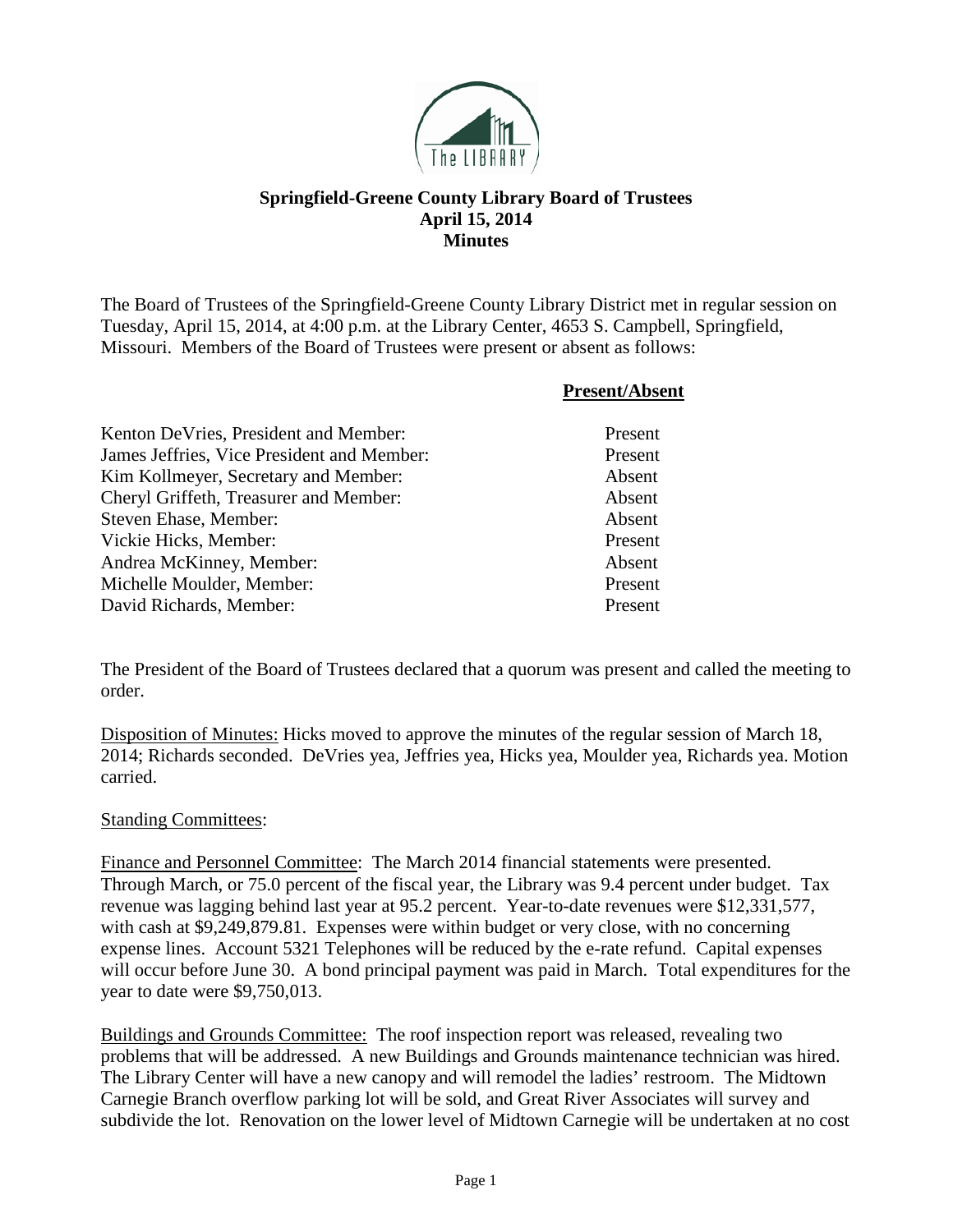to the Library by Larry Snyder Construction. The Park Central Branch library will be doing some crime prevention through environmental design (CPTED) remodeling. The restroom doors will be replaced and the cube seating will be removed. The Library Station will be receiving a new digital sign once the permit is approved.

Report of the Director:

- The mobile version of the library's catalog was unveiled.
- The Library will begin checking out eight Kindle e-readers to the public on June 1, and they will float just as the book collection does.
- Library staff has worked with Springfield Public Schools to create a single portal for students to log into for access to both the school library and the public Library District's information databases.
- The Library District received a Pillar award for Outstanding Service to the Community from the United Way of the Ozarks.
- Health Librarian Cory Mihalik was awarded a Show-Me Steps grant from the Missouri State Library to attend the Medical Library Association conference in Chicago in May, 2014.
- Sarah Francka-Jones was named branch manager for the Ash Grove and Willard branches.
- Jessie Alexander-East was named branch manager for the Library Center.
- Beginning Sunday, May 4, the drive-up windows at the Library Center and Library Station will open an hour earlier, at noon, with full library service at starting 1:00 p.m. as before.
- Passport acceptance training has begun for staff at the Library Center.
- A group of community leaders has created a Community Incident Notification (CINT) alert system. The new system will relay accurate and timely information to affected communities in the event of an active shooter or similar type of situation.
- "In Training" buttons are being provided for new staff.
- The Friends of the Library book sale will be the last week of April.

DeVries congratulated the Library District on the United Way Pillar award.

## Miscellaneous:

Cooper presented a proposed revision to the application form for employment at the Library District. Hicks moved to approve addition of the language "including but limited to financial status of your library account" to the signature section on page 4 of the application after "other background information"; Moulder seconded. DeVries yea, Jeffries yea, Hicks yea, Moulder yea, Richards yea. Motion carried.

Cooper announced that the latest tax abatement hearing will be April 28, 2014 for a redevelopment project entitled "Aspen Springfield Redevelopment Area."

Moulder extended thanks to the staff in recognition of Library Workers Day.

## Adjournment:

Hicks moved to adjourn; Moulder seconded. DeVries yea, Jeffries yea, Hicks yea, Moulder yea, Richards yea. Motion carried.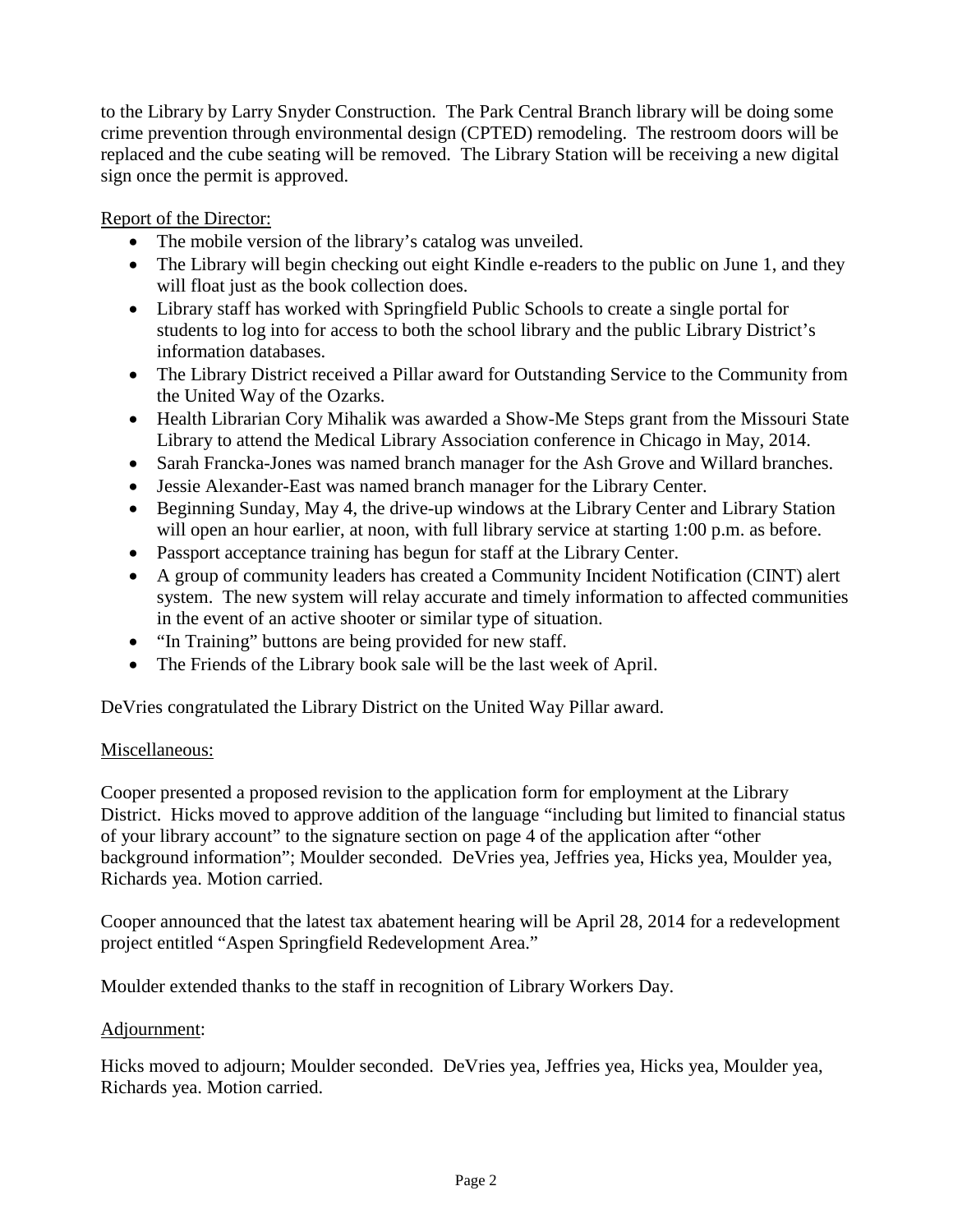Board of Trustees

Director of Business Operations

\_\_\_\_\_\_\_\_\_\_\_\_\_\_\_\_\_\_\_\_\_\_\_\_\_\_\_\_\_\_\_\_\_\_\_\_\_\_

\_\_\_\_\_\_\_\_\_\_\_\_\_\_\_\_\_\_\_\_\_\_\_\_\_\_\_\_\_\_\_\_\_\_\_\_\_\_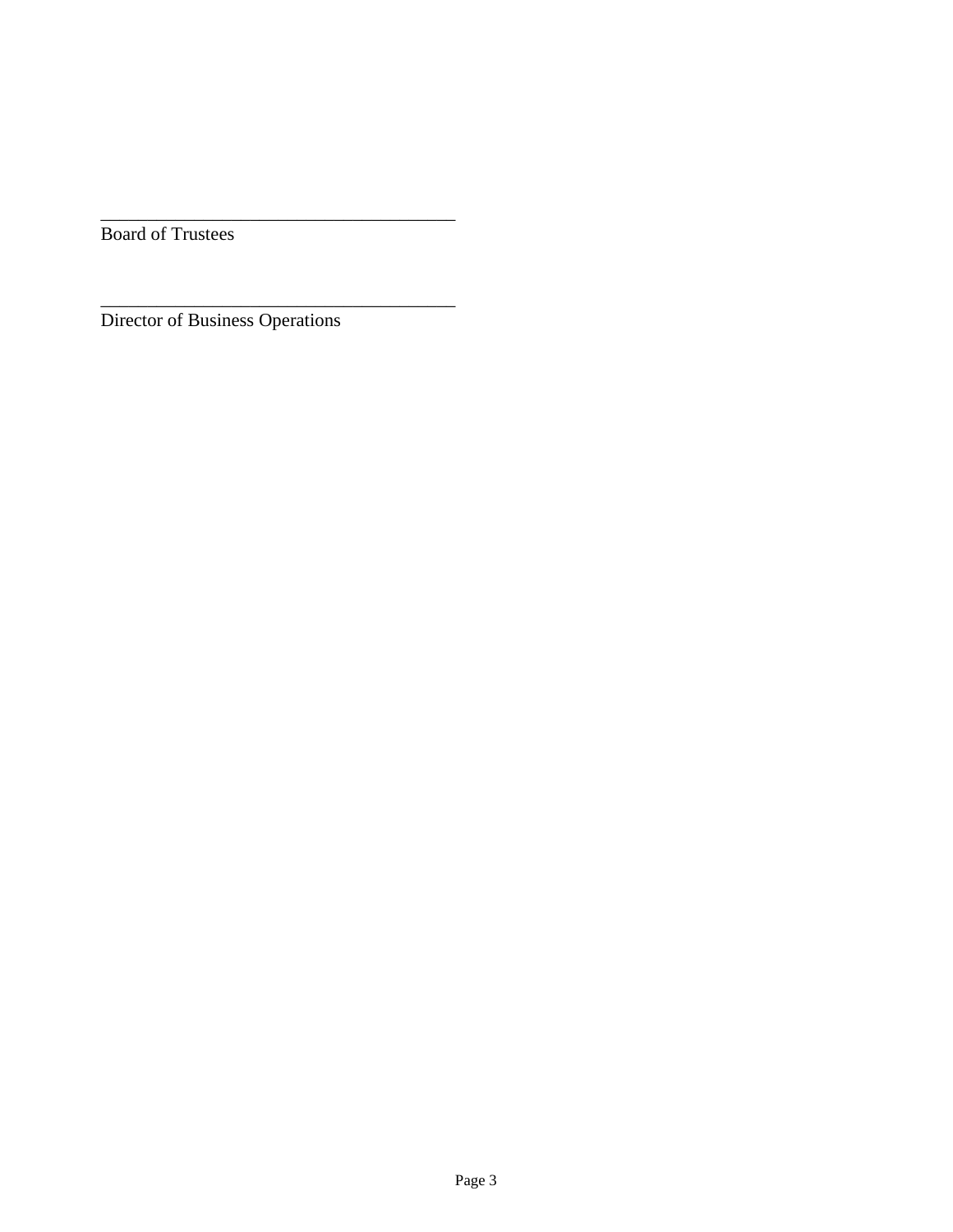

## **Springfield-Greene County Library Board of Trustees April 15, 2014 Minutes Board Retreat**

The Board of Trustees of the Springfield-Greene County Library District met in open session for the annual board retreat on Tuesday, April 15, 2014, at 12:00 p.m. at the Library Center, 4653 S. Campbell, Springfield MO 65810. Members of the Board of Trustees were present or absent as follows:

|                                            | <b>Present/Absent</b>  |
|--------------------------------------------|------------------------|
| Kenton DeVries, President and Member:      | Present                |
| James Jeffries, Vice President and Member: | Present                |
| Kim Kollmeyer, Secretary and Member:       | Absent                 |
| Cheryl Griffeth, Member:                   | Absent                 |
| Steven Ehase, Member:                      | Absent                 |
| Vickie Hicks, Member:                      | Present                |
| Andrea McKinney, Member:                   | Present                |
| Michelle Moulder, Member                   | Absent – Arrived Later |
| David Richards, Member:                    | Present                |

The President of the Board of Trustees declared that a quorum was present and called the meeting to order.

New Board Member Discussion: The board discussed board replacement possibilities for Hicks and Griffeth, whose terms expire June 30, 2014 (one city and one county appointment).

Tax Projections: Associate Director Jim Schmidt and Director of Business Operations Shari Wyly presented data on tax projections based on past performance, including operating expenses versus total available (cash at July 1 plus expected revenue), operating cash versus total taxes, and current taxes versus total taxes.

Foundation Update: Foundation and Development Director Valerie Richardson recapped the Brentwood capital campaign timeline. Kickoff was August 2013, and co-chairs are Brooke O'Reilly, Stephanie Montgomery, and Jewell Schweitzer. During the quiet phase, there was a \$300,000 pledge by the Friends of the Library, an anonymous gift of \$770,422, a \$100,000 O'Reilly Family pledge, and gifts and pledges of \$10,000 and over. The Foundation is submitting Darr Foundation and Titus Foundation grant applications as well as others. The Foundation is also pursuing a Neighborhood Assistance Program (NAP) tax credit designation. The public phase of the campaign is planned for March 2015 to April 2016, when corporate and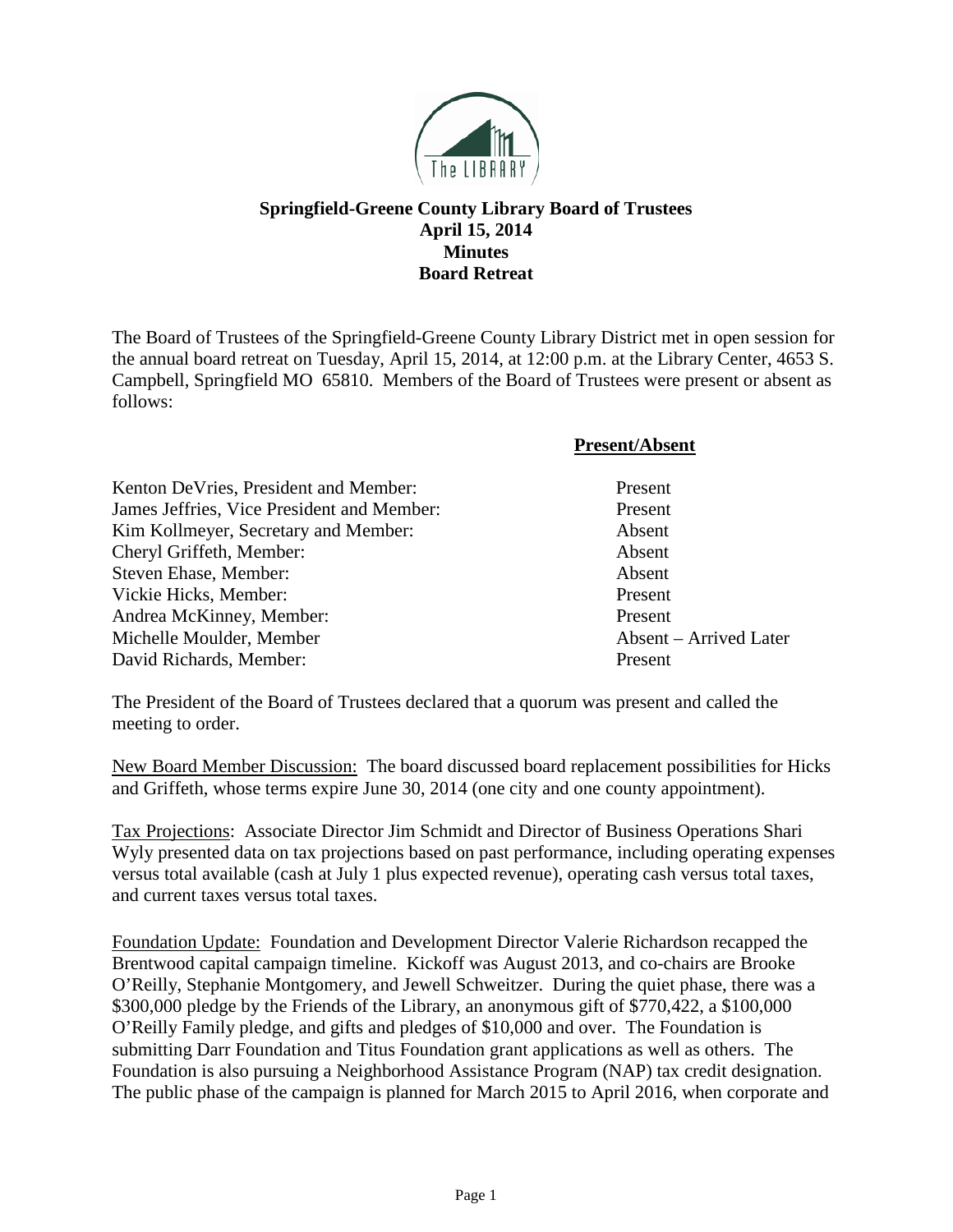business gifts will be the focus, and it is possible that this could move faster. Board members were encouraged to make a donation and to submit names of organizations and potential donors to approach.

#### Personnel Presentation:

Director of Human Resources Lori Strawhun presented information on Library staff, including "snapshot" statistics of staff as of April 15, 2014. Of 258 budgeted positions, 249 were filled at that time. There were 78 percent female and 22 percent male, with 50 percent married, 46 percent in single categories, and 4 percent who did not disclose. Racially, the Library employed 96.4 percent white, with 3.6 percent from other options. Cultural diversity included Russian, Italian, and other international places of origin for employees. The average current length of service was 7.8 years. Turnover was approximately 20 percent annually because of the part-time students that come and go frequently. There were approximately 20 minimum-wage pager/shelver employees.

Employees supported the Friends of the Library with 74 signing up during Staff Development Day. Twenty-eight contributed to the Foundation through payroll deductions. Staff with graduate degrees numbered 43, with 119 reporting at least some college up to a bachelor's degree. Librarian recruits were sought through conventions, library schools, and professors. Branch manager salary upgrades will be on the next strategic plan.

There were 213 volunteers working for the library, not including approximately 800 Friends of the Library volunteers.

Strategic Plan Update: Cooper gave information on the strategic plan status (see chart). The current strategic plan runs through December, 2015. The board discussed location options for a new branch, a bigger auditorium space at the Library Center, and public use space.

The next strategic plan will run 2016 – 2020. Cooper plans to finish it in October 2015 and bring it to the board for approval. Information will come from public surveys beginning in June and from the City of Springfield community focus report. Outreach venues will have booths for nonuser surveys. Administrative Staff is brainstorming five-year strategic plans for each department or branch. Cooper and Planning and Development Librarian Gay Wilson will apply to attend a strategic planning workshop lasting four and a half days.

Ideas emerging so far have been:

- Sunday hours at the Midtown Carnegie Branch
- Changes to the physical space in the Collection Services Department
- On-demand book printing (Espresso Book Machine)
- Materials vending machines (EnvisionWare 24-Hour Library)
- Integrated library systems / staffless library (Bibliotheca)
- Branch manager salaries
- Self-service task force
- Full-time branch manager at each branch (rather than combining two branches)

The board discussed other ideas and considerations: